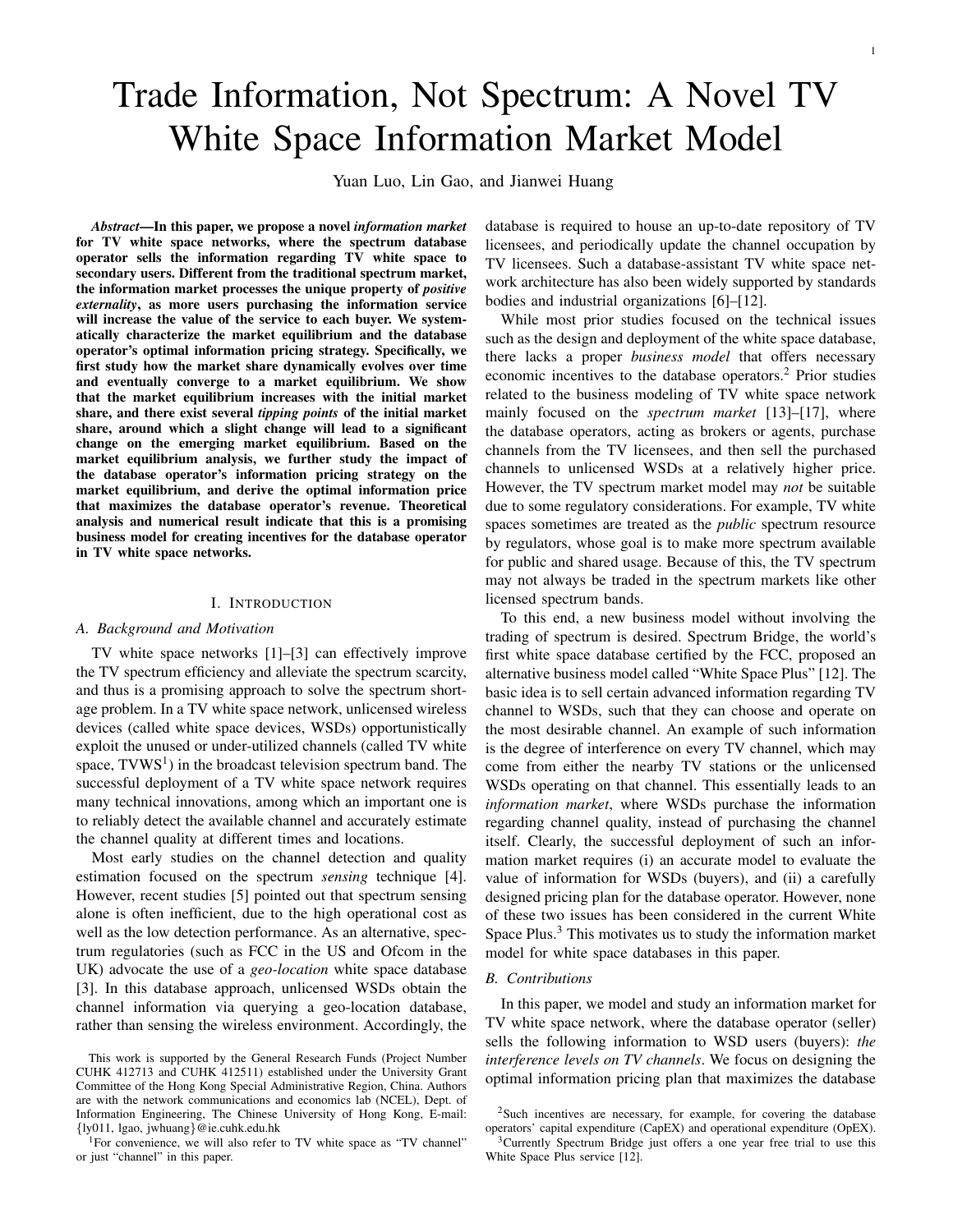operator's revenue. To achieve this, we need to accurately evaluate the value of information to users, and the users' reactions under any information price.

Information Value. We propose a general framework for evaluating the value of information to users. Notice that the interference on a channel may come from the nearby TV stations operating on that channel or the nearby WSDs using that channel. The database can (relatively) precisely predict the interference from TV stations, as it maintains a repository of TV licensees. However, it may not be able to predict the precise interference from WSDs, either because some users may not want to inform the database their choices of channels, or simply because some users may interact with another database in the same area. Therefore, the overall interference information that the database provides may *not* be accurate. This will affect the value of information for WSD users, which in turn will affect the database operator's optimal pricing plan.

Market Equilibrium. After characterizing the value of information to users, we are able to derive the stable market share (i.e., the percentage of users who purchase information from the database operator), called the *market equilibrium*. In contrast to traditional spectrum markets which are usually congestion-oriented (i.e., the more users purchasing and using spectrum, the less value of spectrum for users due to the potential co-interference among users), we show that the information market has the nice property of *positive externality* [18]–[20]. That is, the more users purchasing the information from the database, the higher value of the information for each buyer. This is because when more users purchase the information and reveal their channel selections to the database implicitly, the database can predict the interference information more accurately.

Due to the positive network externality, the market equilibrium increases with the initial market share. Interestingly, there exist several critical points (called *tipping points*) of the initial market share, around which a slight change will result in a significant change on the emerging market equilibrium. Such a "Small Changes, Big Impact " [21] phenomenon implies that the database needs to initialize the market with a large enough market share, so that the market can eventually evolve to a desirable market equilibrium. We propose a *refund* mechanism to motivate users to purchase the information at the initial stage, so as to successfully pass the largest tipping point. This has a similar spirit of the Spectrum Bridge's current marketing strategy, which offers one year free trial to use the White Space Plus service. Finally, based on the market equilibrium analysis, we derive the optimal information pricing plan that maximizes the database revenue.

In summary, our main contributions are as follows.

- To the best of our knowledge, this is the first paper proposing and studying an information market for TV white space networks. Compared with the spectrum market model, this model better satisfies the requirements from the regulators and the practice of the industry.
- We propose a general framework to evaluate the value of information to WSD users. This framework considers both the potential error of the information and the heterogeneity of users.
- We characterize the positive network externality of the information market, and study the market equilibrium systematically. Based on this, we further derive the optimal information pricing plan that maximizes the database operator's revenue.
- Theoretical analysis and numerical result indicate that the database operator can make a significant profit from such an information market. Thus, this is a promising business model to give the commercial entities necessary incentives to operate and maintain white space databases.

The rest of the paper is organized as follows. In Section II we present the system model. In Sections III and IV, we analyze the users' best behaviors and the database operator's optimal information pricing plan, respectively. We present the simulations in Section V, and finally conclude in Section VI.

## II. SYSTEM MODEL

We consider a TV white space network, where a set  $\mathcal{N} = \{1, ..., N\}$  unlicensed white space device users (end*users*) operate on idle TV channels requested from a white space database. Let  $\mathcal{K} \triangleq \{1, \ldots, K\}$  denote the set of idle TV channels in the area of the network. Each end-user can only transmit on one of these channels at any given time. We consider a time-slotted system (consistent with many TV white space trial systems [11]), where end-users interact with the database periodically to obtain the available channel information, usually with a period ranging from several minutes to several hours (e.g., 2 hours suggested by Ofcom [3]).

For each end-user  $n \in \mathcal{N}$ , each channel k is associated with an *interference level*, denoted by  $Z_{n,k}$ , which reflects the aggregate interference from all other nearby devices (including TV stations and other end-users) operating on this channel. Due to the fast varying nature of wireless channels and the uncertainty of end-users' activities, the interference  $Z_{n,k}$ is a random variable. We assume that  $Z_{n,k}$  is *temporalindependence* and *frequency-independence*. That is, (i) the interference  $Z_{n,k}$  on channel k is independent identically distributed (i.i.d.) across time periods, and (ii) the interferences on different channels,  $Z_{n,k}, k \in \mathcal{K}$ , are also i.i.d. in the same time period.  $4$  As we are talking about a general WSD n, we will omit the WSD index  $n$  in the notations (e.g., write  $Z_{n,k}$ ) as  $Z_k$ ), whenever there is no confusion caused. Let  $F_Z(\cdot)$ and  $f_Z(\cdot)$  denote the cumulative distribution function (CDF) and probability distribution function (PDF) of  $Z_k$ ,  $\forall k \in \mathcal{K}$ .

White Space Database. According to the regulator's ruling (e.g., FCC [1]), a white space database needs to provide the following information to end-users: (i) the list of all available TV channels, (ii) the maximum transmission power on every channel, and (iii) some other optional requirements. This is the *basic service* that every database is required to provide to any interested user free of charge.

Beyond the basic service, the database can also provide an *advanced service* to make profit, under the constraint that it does not conflict with the basic service. Motivated by the practice of Spectrum Bridge [12], we consider such a scenario

<sup>4</sup>Note that the i.i.d. assumption is a reasonable approximation of the practical scenario, where all channel quality distributions are the same but the realized instant qualities of different channels are different (e.g., [22]).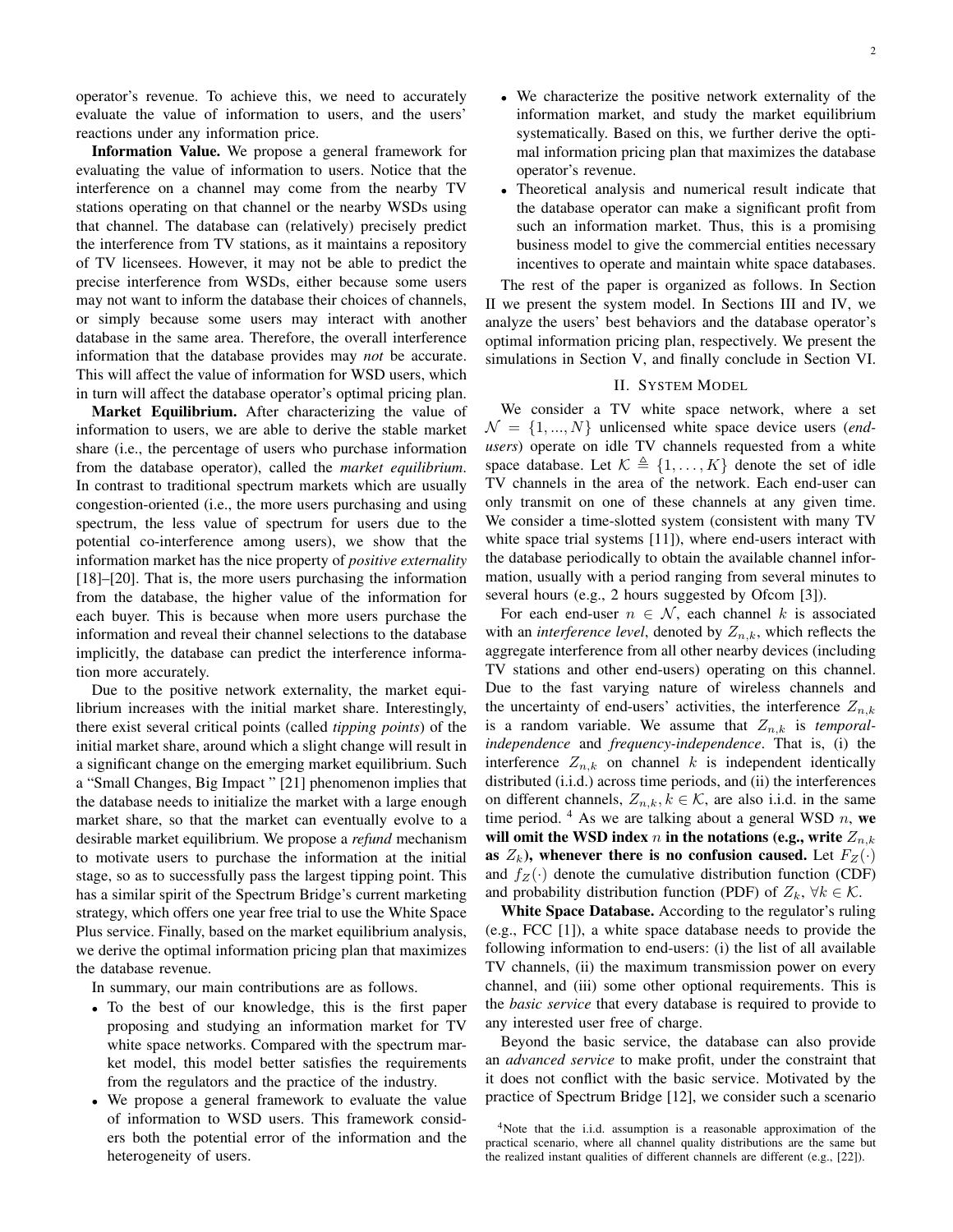where the database provides the interference level  $Z_k$  of every available channel  $k$  to those end-users who subscribe to this advanced service<sup>5</sup>. With this advanced information, end-users are able to pick and operate on the best available channel. Accordingly, the database will charge a *subscription fee* (denoted by  $\pi$ ) for such an advanced service. This constitutes an *information market*.

White Space Device Users (End-Users). Basically, after obtaining the available channel list through the free basic service, each end-user has  $3$  choices (denoted by  $l$ ) in terms of channel selection: (i)  $l = a$ : subscribing to the advanced service and pick the channel with the minimum interference, (ii)  $l = s$ : sensing the available channels to figure out the best one, or (iii)  $l = b$ : randomly choosing a channel from the list of available channels. Different choices may bring different benefits and incur different costs for/on end-users.

We assume that each end-user is rational, and will choose the strategy that maximizes its payoff. The *payoff* of an enduser is defined as the difference between (i) the benefit (*utility*) achieved from transmitting data on the selected channel, and (ii) the *subscription fee* (if choosing to subscribe to the advanced service) or the *sensing cost* (if choosing to sense the channels). We consider heterogeneous end-users, where different end-users value the same data transmission rate or utility differently (due to different wireless applications). Let  $\theta$ denote an end-user's evaluation for its achieved utility. For the analytical convenience, we assume  $\theta$  is uniformly distributed in [0, 1]. The payoff of a type- $\theta$  end-user is defined as:

$$
\Pi^{\text{EU}} = \begin{cases} \theta \cdot g\left(R_{\text{[b]}}\right), & \text{if } l = \mathbf{b}, \\ \theta \cdot g\left(R_{\text{[s]}}\right) - c, & \text{if } l = \mathbf{s}, \\ \theta \cdot g\left(R_{\text{[a]}}\right) - \pi, & \text{if } l = \mathbf{a}, \end{cases}
$$
 (1)

where  $R_{[l]}$  denotes the expected data rate when the end-user chooses a strategy  $l \in \{b, s, a\}$ , and  $g(\cdot)$  is the utility function of end-user, which is a concavely increasing function of  $R_{[l]}$ . Here we assume that all end-users have the same sensing cost c when  $l = s$ , and are charged by the same price  $\pi$  when  $l = a$ . In other words, the database is not allowed to engage in either QoS discrimination or price discrimination for the simplicity of practical implementation. Let us further assume that there is no sensing error.<sup>6</sup> Then, the end-user's expected data rates under the strategies  $l = b$  (random selection) and  $l = s$  (sensing) can be computed by:

$$
R_{[b]} = E_Z [r(Z)] = \int_z r(z) dF_Z(z),
$$
  
\n
$$
R_{[s]} = E_{Z_{(1)}} [r (Z_{(1)})] = \int_z r(z) dF_{Z_{(1)}}(z),
$$
\n(2)

where  $Z_{(1)} \triangleq \min\{Z_1, ..., Z_K\}$  denotes the minimum interference on all channels,  $F_{Z_{(1)}}(z) = [1 - F_Z(z)]^K$  is the CDF of  $Z_{(1)}$ , and  $r(\cdot)$  is the transmission rate function (e.g., the Shannon capacity). It is important to note that the enduser's expected data rate  $R_{[a]}$  under the strategy  $l = a$ (subscribing to the advanced service) depends on the accuracy of the advanced information the database offers. Intuitively, we have: (i)  $R_{\text{a}} = R_{\text{b}}$  in the extreme case that the database's information is fully accurate, and (ii)  $R_{[a]} = R_{[b]}$ 

in another extreme case that the database does not have any accurate information regarding the interferences. However, in the general case where the database's information is partially accurate,  $R_{[a]}$  is generally different from  $R_{[s]}$  and  $R_{[b]}$ . We will provide the detailed characterization of  $R_{[a]}$  in (7) after we define the accuracy of the database's information.

Interference Level (Information). For a particular enduser, its experienced interference  $Z_k$  on a channel k is the aggregate interference from all other (nearby) devices operating on channel  $k$ , and usually consists of three components:

- 1)  $U_k$ : the interference from licensed TV stations;
- 2)  $W_{k,m}$ : the interference from another end-user m operating on the same channel  $k$ ;
- 3)  $V_k$ : any other interference from outside systems.

The total interference on channel k is  $Z_k = U_k + W_k + V_k$ , where  $W_k \triangleq \sum_{m \in \mathcal{N}_k} W_{k,m}$  is the total interference from all other end-users operating on channel k (denoted by  $\mathcal{N}_k$ ). Similar to  $Z_k$ , we assume that  $U_k, W_k, W_{k,m}$ , and  $V_k$  are random variables with temporal-independence (i.e., i.i.d. across time periods) and frequency-independence (i.e., i.i.d. across channels). We further assume that  $W_{k,m}$  is user-independence, i.e.,  $W_{k,m}, m \in \mathcal{N}_k$ , are i.i.d. Let  $F_U(\cdot)$ ,  $F_W(\cdot)$ , and  $F_V(\cdot)$ denote the CDFs of  $U_k$ ,  $W_{k,m}$ , and  $V_k$ , respectively. It is important to note that different end-users may experience different interferences  $U_k$  (from TV stations),  $W_{k,m}$  (from another end-user), and  $V_k$  (from outside systems) on a channel  $k$ , as we have omitted the end-user index  $n$  for all these notations for clarity.

Next let us discuss the above interference components more detailedly. First, based on the knowledge about the location and channel occupancy of TV stations, the database is able to compute the interference  $U_k$  from TV stations to a particular end-user (on channel  $k$ ). Second, due to the lack of outside interference source information, the database cannot compute the interference  $V_k$  from outside systems accurately. Thus, the information about  $V_k$  will *not* be included in the database's advanced information sold to end-users, which reduces the accuracy of the database's advanced information. Third, the computation of the interference  $W_{k,m}$  from another end-user  $m$  (operating on channel  $k$ ) is more complicated. Notice that the database knows precisely the location information of every end-user who requests TV channels (as end-users are mandatorily required to report their location information [1], [2]). Thus, the database can precisely compute the interference of one end-user to another one, if it is able to get the operational channels of end-users. However, the database may or may not know the exact channel selection of an end-user, depending on whether the end-user subscribes to the advanced service or not. Specifically, if an end-user subscribes to the advanced service, the database can predict the end-user's channel selection, since the end-user is fully rational and will always choose the channel with the minimum interference level indicated by the database (in the advanced service). However, if an end-user does not subscribe, the database cannot predict its channel selection, since the end-user's sensing result may not be the same as that provided from the database's advanced information (due to the missing of  $V_k$  in the database's

<sup>&</sup>lt;sup>5</sup>"Subscribe to the advanced service" is used throughout this paper to mean an end-user's behavior of purchasing the advanced information.

 $6$ Our analysis can be directly applied to the case with sensing error [23].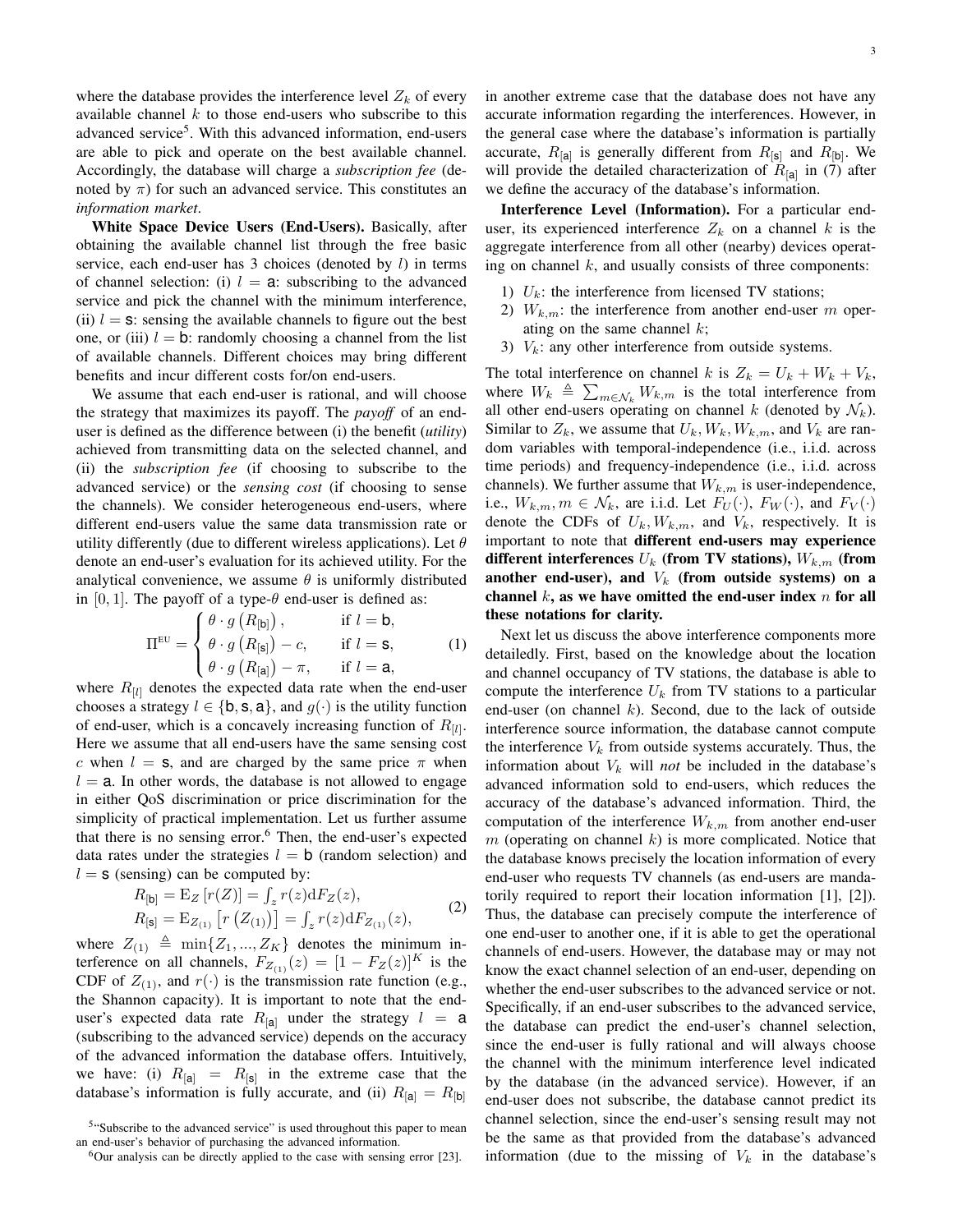information as we explained above), or the end-user may even choose a channel randomly.

Let  $\mathcal{N}_{k[\mathbf{a}]}$  denotes the set of end-users (operating on channel k) subscribing to the advance service, and  $\mathcal{N}_{k[x]}$  denotes those *not* subscribing to the advance service. That is,  $\mathcal{N}_{k[\mathsf{a}]} \bigcap \mathcal{N}_{k[\mathsf{x}]} \; = \; \emptyset \; \text{ and } \; \mathcal{N}_{k[\mathsf{a}]} \bigcup \mathcal{N}_{k[\mathsf{x}]} \; = \; \mathcal{N}_k.$  Then, for a particular channel  $k$ , the interference known by the database (and thus will be included in its advanced information) is

$$
X_k \triangleq U_k + \sum_{m \in \mathcal{N}_{k[\mathbf{a}]}} W_{k,m}.
$$
 (3)

The interference *not* known by the database (and thus will not be included in its advanced information) is

$$
Y_k \triangleq V_k + \sum_{m \in \mathcal{N}_{k[\mathbf{x}]}} W_{k,m}.
$$
 (4)

Thus, the total interference level on channel  $k$  is

$$
Z_k \triangleq X_k + Y_k = U_k + V_k + \sum_{m \in \mathcal{N}_k} W_{k,m}.
$$
 (5)

Obviously,  $Y_k$  and  $X_k$  are also random variables with temporal-independence and frequency-independence. Since the database knows only  $X_k$ , it will provide this information as the *advanced service* to end-users. It is easy to see that the more end-users subscribing to the advanced service, the more information the database can provide (and thus the more accurate the database's information will be).

Based on the above, we can characterize the accuracy of the database's information under different number of endusers subscribing to the advanced service. Let  $\eta$  denote the percentage of end-users subscribing to the advanced service, called the *market share* of the database. By the assumption of the frequency independence of  $Z_k$  (i.e., the total interferences on different channels  $Z_k, k \in \mathcal{K}$  are i.i.d.)<sup>7</sup>, each end-user will be "assigned" to each channel with an equal probability.<sup>8</sup> Therefore, there are, *on average*,  $\frac{N}{K}$  end-users operating on Fincturely, there are, on average,  $K$  the assess operating on<br>each channel k, with  $\frac{N}{K} \cdot \eta$  end-users subscribing to the advanced service and  $\frac{N}{K} \cdot (1 - \eta)$  end-users not subscribing to the advanced service. That is,  $|\mathcal{N}_k| = \frac{N}{K}$ ,  $|\mathcal{N}_{k}[\mathbf{a}]\rangle = \frac{N}{K} \cdot \eta$ , and  $|\mathcal{N}_{k[x]}| = \frac{N}{K} \cdot (1 - \eta)^9$ . Then, by (3) and (4), we can immediately obtain the distributions of  $X_k$  and  $Y_k$  under any given market share  $\eta$ .

Information Value. Now we evaluate the value of database's information  $\{X_k\}_{k\in\mathcal{K}}$  to end-users, which is reflected by the end-user's benefit (i.e., the utility  $g(\cdot)$  in Eq. (1)) that can be achieved from utilizing this information.

We first consider an end-user's utility without this information (i.e., when not subscribing to the advanced service). In this case, end-users can decide either to randomly select a channel  $(l = b)$ , or to sense all channels for the best one  $(l = s)$ . The end-user's expected utilities under strategies  $l = b$  and  $l = s$ are, respectively,

$$
B \triangleq g\left(R_{\text{[b]}}\right) \quad \text{and} \quad S \triangleq g\left(R_{\text{[s]}}\right), \tag{6}
$$

where  $R_{\text{b}}$  and  $R_{\text{[s]}}$  are the respective data rates defined in (2). Obviously,  $B$  and  $S$  depend only on the distribution of the total interference  $Z_k$ , while not on the specific distributions of  $X_k$  and  $Y_k$ . This implies that the accuracy of the database's information does not affect the utilities of those end-users not subscribing to the advanced service.

Then we consider an end-user's expected utility with this information (i.e., when subscribing to the advance service,  $l = a$ ). In this advanced service, the database returns the interference  $\{X_k\}_{k\in\mathcal{K}}$  to end-users, together with the basic information such as the available channel list. For a rational end-user, it will always choose the channel with the minimum  $X_k$  (since  $\{Y_k\}_{k\in\mathcal{K}}$  are i.i.d.). Let  $X_{(1)} = \min\{X_1, \ldots, X_k\}$ denote the minimum interference provided by the database. Then, the actual interference experienced by an end-user can be formulated as a random variable  $Z_{[a]} = X_{(1)} + Y$ . Accordingly, the end-user's expected data rate and utility are

$$
R_{[\mathbf{a}]} = \mathbf{E}_{Z_{[\mathbf{a}]}} \left[ r \left( Z_{[\mathbf{a}]} \right) \right] = \int_{z} r(z) dF_{Z_{[\mathbf{a}]}}(z),
$$
  
\n
$$
A \triangleq g \left( R_{[\mathbf{a}]} \right),
$$
\n(7)

where  $F_{Z_{[a]}}(z)$  is the CDF of  $Z_{[a]}$ . It is easy to see that both  $R_{\text{[a]}}$  and A in (7) depend on the distributions of both  $X_k$ and  $Y_k$ , and thus depend on the market share  $\eta$ . Therefore, we will also write A as  $A(\eta)$ . We can further check that  $A(\eta)$ increases with  $\eta$ , which shows that the information market has the property of *positive network externality*. This is because the more end-users subscribing to the advanced service, the more accurate the database's information is, and further the more benefit for the end-users subscribing to the advanced service. We further assume that  $A(\eta)$  is concave in  $\eta$ , which is verified by simulations.

By  $(6)$ – $(7)$ , we can find the following useful properties.

#### Proposition 1.

- $B$  *and*  $S$  *in* (6) *do not depend on*  $\eta$ ;
- $A(\eta)$  *in (7) monotonously increases with*  $\eta$ ;
- $B \le A(\eta) \le S$ ,  $\forall \eta \in [0,1]$ ;
- $A(1) = S$ *, if there is no outside interference*  ${V_k}_{k \in K}$ *;*
- $A(0) = B$ , if there is no licensee interference  $\{U_k\}_{k \in \mathcal{K}}$ .

Problem Formulation. We will study the optimal information price  $\pi$  that maximizes the database revenue  $\Pi^{DB}$ , where

$$
\Pi^{\text{DB}} = \pi \cdot \eta \cdot N.
$$

Note that the market share  $\eta$  of the database is a function of the information price  $\pi$ , and thus can be written as  $\eta(\pi)$ . Moreover, the change of  $\eta$  will affect the interference  $X_k$ (known by the database) and  $Y_k$  (not known by the database), which in turn will affect the end-user's utility  $A(\eta)$  achieved from the advanced service, and the end-user's decision.

## III. END-USER SUBSCRIPTION DYNAMICS AND MARKET **EQUILIBRIUM**

In this section, we will study the end-user subscription dynamics and the market equilibrium. Specifically, we will first study the end-user's best choice under a given information

<sup>7</sup>This assumption is used for analysis convenience. Note that the actual distribution depends on the users' subscription behaviors. The more detailed analysis and simulation verifications will be left for our future work.

<sup>&</sup>lt;sup>8</sup>Each end-user with the strategy  $l = s$  (sensing) will be "assigned" to each channel with an equal probability (as such end-users will choose the best channel with the lowest  $Z_k, k \in \mathcal{K}$ ). Similarly, by the assumption of the frequency independence of  $X_k$ , each end-user with the strategy  $l = a$ (subscribing) will be "assigned" to each channel with an equal probability (as such end-users will choose the best channel with the lowest  $X_k, k \in \mathcal{K}$ ). Furthermore, each end-user with the strategy  $l = b$  (randomly selecting) will straightforwardly be "assigned" to each channel with an equal probability.

 $9^9$ Note that the above discussion is from the aspect of expectation, and in a particular time period, the realized numbers of end-users in different channels may be different.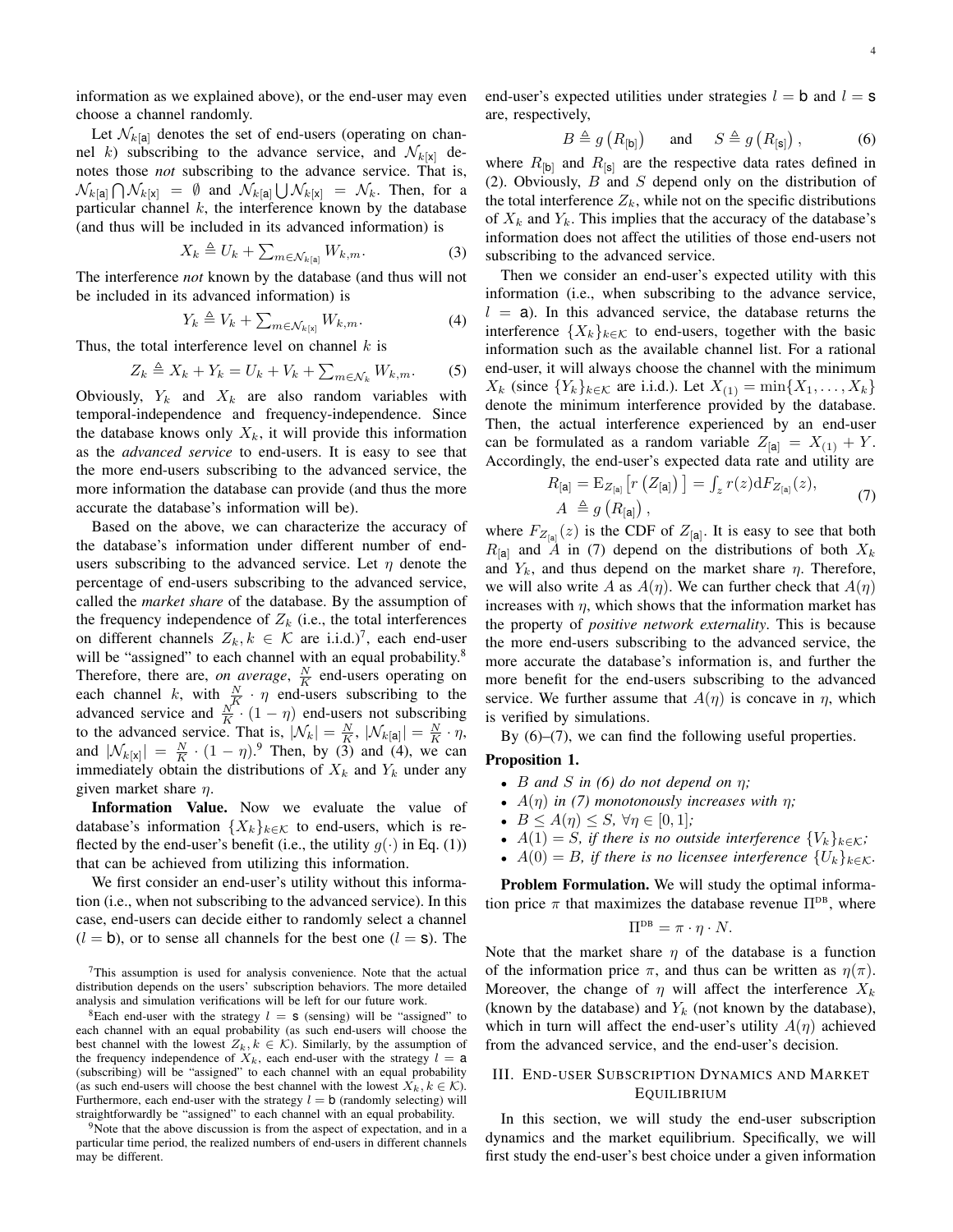price and initial market share. Then we will study how the enduser subscription dynamically evolves over time, and what is the eventual stable market share (*market equilibrium*).

#### *A. End-user's Best Choice*

We first consider an end-user's best choice under a particular information price  $\pi$  and initial market share  $\eta^0 \in [0,1]$ . As mentioned earlier, each end-user has three choices: (i) subscribing to the advanced service, i.e.,  $l = a$ ; (ii) sensing channels to figure out the best one, i.e.,  $l = s$ ; and (iii) randomly choosing a channel from the available channel set, i.e.,  $l = b$ . The respective payoffs under different choices are given in (1), where  $g(R_{[\mathbf{s}]}) = S$ ,  $g(R_{[\mathbf{b}]}) = B$ ,  $g(R_{[\mathbf{a}]}) = A(\eta^0)$ ; moreover,  $B < A(\eta^0) < S$ . For convenience, we will write  $A(\eta^0)$  as A in this subsection.

First, let us compare the end-user's choices **b** and **s** (under the basic service). By (1), we can find that a type- $\theta$  end-user prefers the choice b to s, if and only if

$$
\theta \cdot B \ge \theta \cdot S - c.
$$

Thus, we immediately have the following proposition.

Proposition 2. *There exists a user-type threshold*

$$
\theta_{\rm BS} = \frac{c}{S - B},\tag{8}
$$

*such that (i) the end-users with type*  $\theta < \theta_{\text{BS}}$  *prefer the choice*  $l = b$  (randomly choosing a channel) to  $l = s$  (sensing *channels), and (ii) the end-users with type*  $\theta > \theta_{BS}$  *prefer the choice*  $l = s$  *to*  $l = b$ *.* 

Figure 1 illustrates the threshold  $\theta_{BS}$ , which is denoted by the intersection of the blue curve (the end-user's payoff when  $l = b$ ) and the red curve (the end-user's payoff when  $l = b$ . Notice that if  $c > S - B$ , then  $\theta_{BS} = \frac{c}{S - B} > 1$ , which implies that none of end-users will choose s (as the end-user type  $\theta$  is defined in  $[0, 1]$  due to the high sensing cost. Therefore, in the following analysis we will focus on the scenario of  $c \leq S - B$ .

Next, let us compare all of the three choices of end-users. By (1), we can easily find that a type- $\theta$  end-user will choose to subscribe to the advanced service  $(l = a)$ , if and only if

 $\theta \cdot A - \pi \ge \theta \cdot B$ , and  $\theta \cdot A - \pi \ge \theta \cdot S - c$ .

Then, we further have the following proposition.

Proposition 3. *There exist two user-type thresholds*

$$
\theta_{BA} = \frac{\pi}{A-B}
$$
, and  $\theta_{AS} = \frac{c-\pi}{S-A}$ ,

, (9)

*such that (i) the best choice of end-users with type*  $\theta \in$  $[\theta_{BA}, \theta_{AS}]$  *is*  $l = a$ , *(ii) the best choice of end-users with type*  $\theta \in [0, \min\{\theta_{BA}, \theta_{BS}\}]$  *is*  $l = b$ *, and (ii) the best of choice of end-users with type*  $\theta \in [\max{\{\theta_{BA}, \theta_{BS}\}}, 1]$  *is*  $l = s$ *.* 

Figure 1 illustrates the thresholds  $\theta_{BA}$  and  $\theta_{AS}$ , which are denoted by the intersection of the green curve (the end-user's payoff when  $l = a$ ) and the blue curve, and the intersection of the green curve and the red curve, respectively. It is easy to see that the end-users with type  $\theta < \theta_{BA}$  (Region I) prefer the choice b, the end-users with type  $\theta > \theta_{BS}$  (Region III) prefer the choice s, and the percentage of end-users subscribing to the advanced service is  $\eta = \theta_{AS} - \theta_{BA}$ , called the *derived* market share. Notice that if  $\pi > c$ , then  $\theta_{AS} < 0$ , which implies that none of end-users will subscribe to the advanced service due to the high subscription fee.





end-user is  $l = b$  (random choice), in Region II, the best choice of end-user is  $l = a$  (subscribing to advanced service), and in Region III, the best choice of end-user is  $l = s$  (sensing).

To facilitate the characterization of the derived market share  $\eta(\pi)$ , we introduce the following two critical prices:<sup>10</sup>

$$
\pi_{\rm BS} = \frac{c \cdot (A - B)}{S - B}, \quad \pi_{\rm AS} = c - (S - A). \tag{10}
$$

Then, under a particular information price  $\pi$  and an initial market share, the derived market share  $\eta(\pi)$  is given by

- If  $\pi > \pi_{BS}$ , then  $\eta(\pi) = 0$  (as  $\theta_{AS} < \theta_{BA}$ );
- If  $\pi_{AS} \leq \pi \leq \pi_{BS}$ , then  $\eta(\pi) = \theta_{AS} \theta_{BA} = \frac{c \pi}{S A} \frac{\pi}{A B}$ ;
- If  $0 \le \pi \le \pi_{\text{As}}$ , then  $\eta(\pi) = 1 \theta_{\text{BA}} = 1 \frac{\pi}{A B}$ .

Formally, we have the following derived market share. **Proposition 4.** *The derived market share under price*  $\pi$  *is* 

$$
\eta(\pi) = \max\left\{\min\{\theta_{AS}, 1\} - \theta_{BA}, 0\right\}.
$$
 (11)

### *B. End-user Subscription Dynamics*

Eq. (11) shows that the derived market share  $\eta$  depends not only on the information price, but also on the initial market share  $\eta^0$  (as A is a function of  $\eta^0$ ). Notice that the changing of market share will affect the end-users' evaluation for the database's information (i.e., A), and thus affect the endusers' future subscribing decisions. Thus, the market share will dynamically evolve, until it reaches a *stable* market share (called *market equilibrium*). Now we study such an end-user subscription dynamics, and characterize the market equilibrium.

To characterize such a dynamics of end-user's subscription, we construct a virtual time-discrete system with slots  $t = 1, 2, ..., T$  (each with a sufficently small time period), and allow end-users change their decisions in every time slot based on the new addressed market share.<sup>11</sup> At each time slot  $t$ , each end-user will form a belief, or expectation, on the current market share  $\eta$ , and thereby on the  $A(\eta)$ , before it makes a subscription decision. If the end-users' belief is higher than the real market share  $\eta$ , some end-users subscribing to the advanced service will cancel their subscription in the next time slot. If the end-users' belief is lower than the real market share  $\eta$ , some end-users not subscribing to the advanced service will start their subscription in the next time slot.

Let us denote  $\eta^t$  as the market share at time slot t. Based on the market share  $\eta^{t-1}$  in the previous slot  $t-1$ , every

 $11$ Notice that the addressed market share at each slot in the virtual system corresponds to the end-user's belief of market share in the real system.

<sup>&</sup>lt;sup>10</sup>Intuitively, the critical price  $\pi_{BS}$  corresponds to the case that  $\theta_{BA} = \theta_{AS}$ (which must be same as  $\theta_{\text{BS}}$ ), i.e., three curves in Figure 1 intersect at the same point. The critical price  $\pi_{AS}$  corresponds to the case that  $\theta_{AS} = 1$ , i.e., the green and red curves in Figure 1 intersect at  $\theta = 1$ .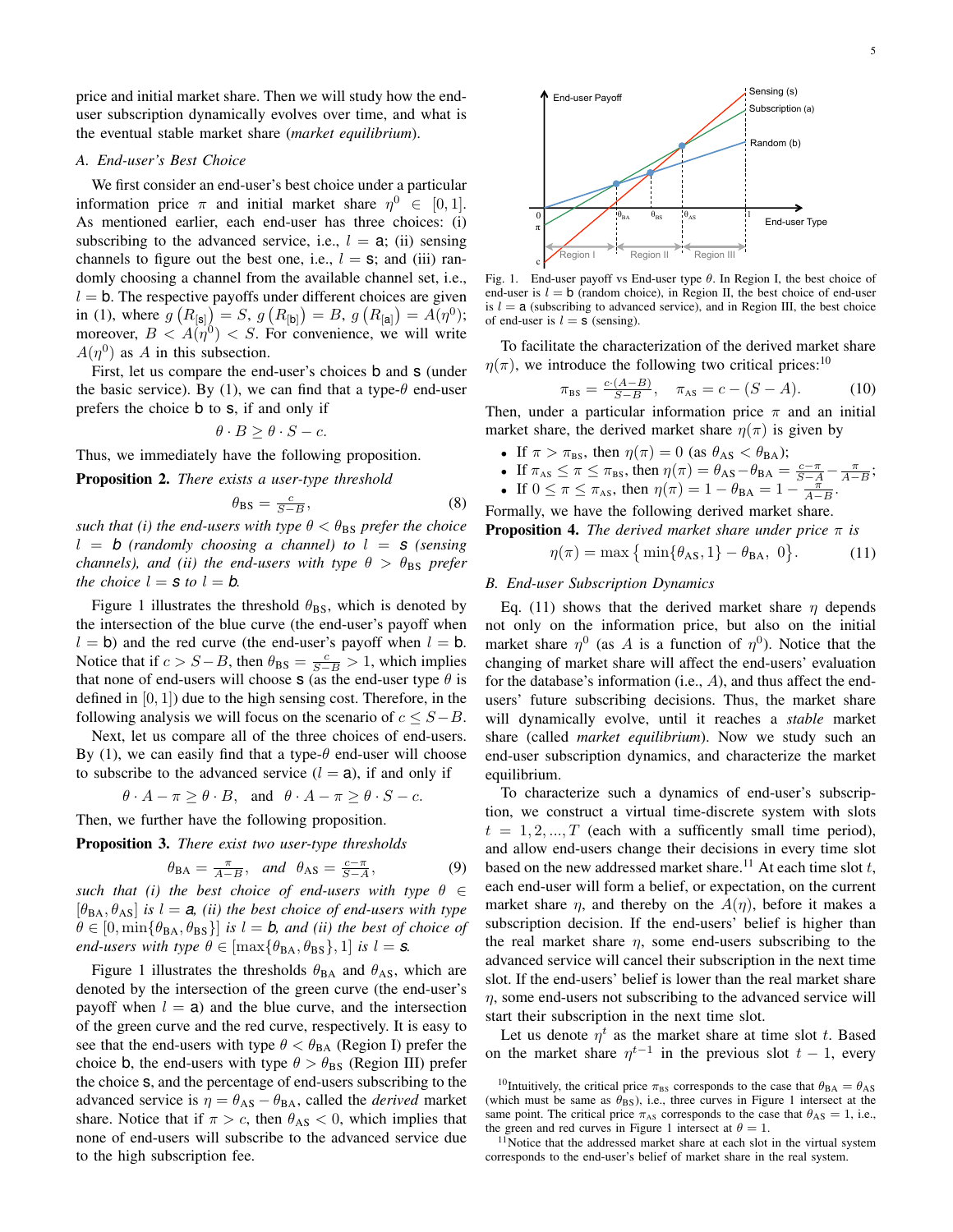

Fig. 2. Dynamics of  $\eta$  under different prices (low sensing cost:  $\alpha = 0.2$ )

end-user makes the subscription decision in the current slot  $t$ in a myopic way, that is, aiming at maximizing its expected payoff in the current slot. Section III-A explains how an enduser makes such a decision. Specifically, by introducing the result in (11), we have the following derived market share at the beginning of the time slot  $t = 1, ..., T$ :

$$
\eta^t = \max\left\{\min\left\{\frac{c-\pi}{S-A(\eta^{t-1})}, 1\right\} - \frac{\pi}{A(\eta^{t-1})-B}, 0\right\},\tag{12}
$$

where  $\eta^0$  is the initial market share at the beginning.

Let  $\Delta \eta$  denote the change (dynamics) of the market share  $\eta$  between two successive time slots t and  $t - 1$ , i.e.,

$$
\triangle \eta = \eta^t - \eta^{t-1},\tag{13}
$$

where  $\eta^t$  is a function of  $\eta^{t-1}$  given in (12). Thus,  $\triangle \eta$  is also a function of  $\eta^{t-1}$  (and hence is a function of t). Note that a positive (or negative)  $\Delta \eta$  implies that the market share  $\eta$  will increase (or decrease) along the dynamics.

An *equilibrium* is defined as such a market share where no end-user has an incentive to change its action. Formally,

**Definition 1.** *A market share* η<sup>∗</sup> is *a market equilibrium if and only if*  $\Delta \eta(\eta^*) = 0$ *.* 

In the following analysis, we will study the equilibrium market share systematically. Specifically, we will show that under a given price, there may be one or multiple *tipping points* of the initial market share, around which a slight change will leads to a significant change on the market equilibrium. We will also show that under a given price, there may be *multiple* equilibria, and which will eventually emerge depends on the end-user's initial belief on the market share. Besides, some equilibria are *stable* in the sense that a small fluctuation around these equilibria will not drive the market share away from the equilibria, while some equilibria are *un-stable* in the sense that a tiny fluctuation on these equilibria will drive the market share to a different equilibrium.

A key system parameter that affects the characterization of the market equilibria is the sensing cost  $c$ . Next we will consider both low and high sensing cost. For convenience, we denote the the magnitude of the end-user's sensing cost as  $\alpha \triangleq \frac{c}{S-B}$ , where  $\alpha \in [0,1]$ .

*1) Low Sensing Cost:* We first consider the scenario with a low sensing cost c (i.e., a small  $\alpha$ ). We illustrate the dynamics of the market share  $\eta$  (i.e.,  $\triangle \eta$ ) in Figure 2, where each curve denotes the dynamics  $\Delta \eta$  under different prices  $0 \leq \pi_A \leq$  $\pi_B \leq \pi_C \leq \pi_D$ , which will be discussed one by one.

(A)  $\pi = 0$ . The corresponding dynamics  $\Delta \eta$  (or  $\Delta \eta |_{\pi=0}$ ) is denoted by the top blue curve. We notice that  $\Delta \eta|_{\pi=0}$  is always larger than zero except the last point  $\Delta \eta|_{\pi=0}(1) = 0$ . Thus, there is a unique equilibrium  $\eta_1 = 1$ . That is, if the database offers the advanced service for free, then all end-users will subscribe to the advanced service eventually. Moreover, this equilibrium is stable.

We further notice that this blue curve is indifferentiable at a point  $\eta = \eta_{cr}$ , which is a critical point satisfies  $\frac{c - \pi}{S - A(\eta)} = 1$ . Specifically, (i) before the critical point (i.e.,  $\eta \leq \eta_{cr}$ ), we have  $\frac{c-\pi}{S-A(\eta)} < 1$ , and thus the blue curve is characterized by  $\triangle \eta =$  $\frac{c-\pi}{S-A(\eta)} - \frac{\pi}{A(\eta)-B} - \eta$ ; (ii) after the critical point (i.e.,  $\eta \ge \eta_{cr}$ ), we have  $\frac{c-\pi}{S-A(\eta)} \geq 1$ , and thus the blue curve is characterized by  $\Delta \eta = 1 - \frac{\pi}{A(\eta) - B} - \eta$ . Intuitively, if  $\frac{c - \pi}{S - A(\eta)} \ge 1$ , all endusers can achieve a higher payoff by subscribing to advanced service than sensing (i.e., the green curve is always higher than the red curve in Figure 1), and thus no end-user will choose sensing. If  $\frac{c - \pi}{S - A(\eta)} < 1$ , some end-users can achieve a higher payoff by sensing than by subscribing to the advanced service (i.e., there is an intersection of the green and red curves in Figure 1). This leads to the different characterizations of  $\Delta \eta$ . When  $\eta \leq \eta_{\rm cr}$ , we have the following first-order derivative:

$$
\frac{\mathrm{d}\Delta\eta}{\mathrm{d}\eta} = \left(\frac{c-\pi}{[S-A(\eta)]^2} + \frac{\pi}{[A(\eta)-B]^2}\right) \cdot \frac{\mathrm{d}A(\eta)}{\mathrm{d}\eta} - 1,\qquad(14)
$$

which is negative initially, and then becomes positive with the increase of  $\eta$ . This explains the shape of the blue curve before  $\eta_{cr}$ . When  $\eta \ge \eta_{cr}$ , we have  $\frac{d\Delta \eta}{d\eta} \le 0$ , and thus the blue curve decreases with  $\eta$  in this range. Notice that for every price described below, there exists a similar critical point  $\eta_{cr}$ (but with a different value).

**(B)**  $\pi = \pi_A$ . The corresponding dynamics  $\Delta \eta$  (or  $\Delta \eta|_{\pi = \pi_A}$ ) is denoted by the second (green) curve. This curve is below the blue curve (when  $\pi = 0$ ), since  $\Delta \eta$  decreases with  $\pi$ . For better illustration, we intentially choose a price  $\pi_A$  such that the smallest point before the critical point meets zero. In this case, there are two equilibria:  $\eta_{A1}$  and  $\eta_{A2}$ . We further notice that the equilibrium  $\eta_{A2}$  (illustrated by the green dot) is stable, since any fluctuation of market share around  $\eta_{A2}$  will come back to  $\eta_{A2}$  eventually, whereas  $\eta_{A1}$  (illustrated by the gray dot) is *not* stable, as a tiny increase on  $\eta_{A2}$  will drive the market share to the larger equilibrium  $\eta_{A2}$ . In this sense,  $\eta_{A2}$ is the *tipping point*.

(C)  $\pi = \pi_{\text{B}}$ . The corresponding dynamics  $\Delta \eta$  (or  $\Delta \eta|_{\pi = \pi_{\text{B}}}$ ) is denoted by the third (red) curve. As the price increases to  $\pi_B$ , there are three equilibria  $\eta_{B1}$ ,  $\eta_{B2}$ , and  $\eta_{B3}$ , where  $\eta_{B1}$  and  $\eta_{B3}$  are stable, and  $\eta_{B2}$  is not. Note that  $\eta_{B2}$  is the *tipping point*, since a tiny increase on  $\eta_{B2}$  will drive the market share to the larger equilibrium  $\eta_{B3}$ , while a tiny decrease on  $\eta_{B2}$ will drive the market share to the smaller equilibrium  $\eta_{B1}$ .

**(D)**  $\pi = \pi_c$ . The corresponding dynamics  $\Delta \eta$  (or  $\Delta \eta|_{\pi = \pi_c}$ ) is denoted by the forth curve. For better illustration, we intensionally choose a price  $\pi_c$  such that the critical point meets zero. There are two equilibria  $\eta_{C1}$  and  $\eta_{C2}$ , where  $\eta_{C1}$ is stable, and  $\eta_{C2}$  is not.  $\eta_{C2}$  is the *tipping point*.

(E)  $\pi = \pi_{D}$ . The corresponding dynamics  $\Delta \eta$  (or  $\Delta \eta|_{\pi = \pi_{D}}$ ) is denoted by the fifth curve. For better illustration, we intensionally choose a price  $\pi_{\rm D}$  such that the initial point meets zero  $\Delta \eta(0) = 0$ . In this case,  $\Delta \eta$  is always smaller than zero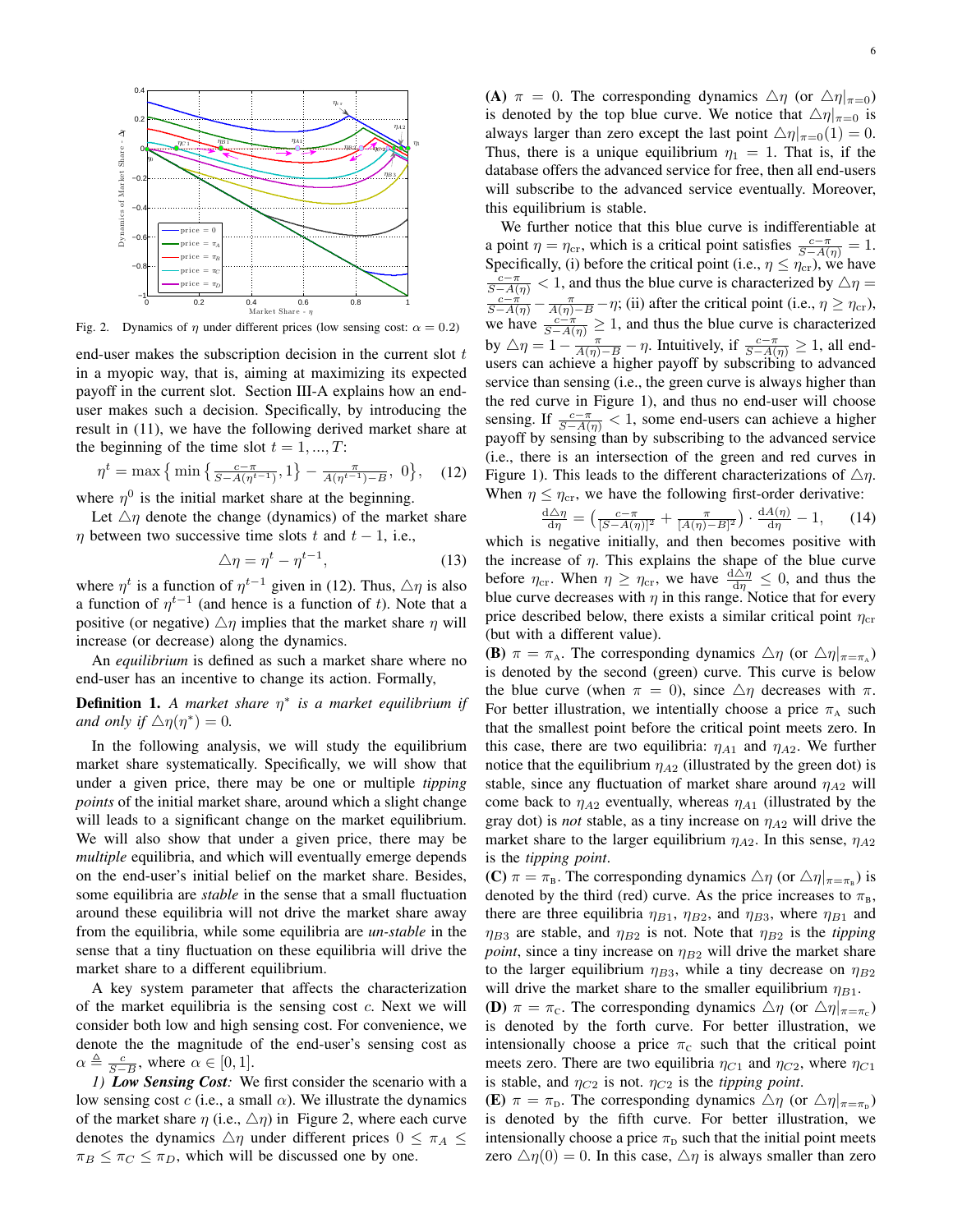(except the initial point). Thus, there is an unique equilibria  $\eta_0 = 0$  which is stable.

Lemma 1 summarizes the above discussions regarding the stable equilibrium, where  $\pi_A, \pi_B, \pi_C, \pi_D$  are the prices illustrated in Figure 2.

Lemma 1 (Stable Equilibrium). *The stable market equilibrium under the low sensing cost scenario is given by*

- *if*  $\pi \geq \pi_{\text{D}}$ , there is a unique stable equilibrium:  $\eta^{\text{EQ}} = 0$ ;
- *if*  $\pi_c \leq \pi < \pi_D$ , there is a unique stable equilibrium:  $\eta^{\texttt{EQ}} = \eta_{C1}$ , where  $\eta_{C1}$  is given by

$$
\frac{c-\pi}{S-A(\eta)} - \frac{\pi}{A(\eta)-B} - \eta = 0;
$$

• *if*  $\pi_A < \pi < \pi_C$ , there exist two stable equilibria:  $\eta_{B1}$ *and*  $\eta_{B3}$ *, which are respectively given by* 

$$
\frac{c-\pi}{S-A(\eta)} - \frac{\pi}{A(\eta)-B} - \eta = 0, \quad 1 - \frac{\pi}{A(\eta)-B} - \eta = 0;
$$
  
• *if*  $\pi \le \pi_A$ , there exists a unique stable equilibrium  $\eta^{EQ} = \eta_{A2}$ , which is given by  $1 - \frac{\pi}{A(\eta)-B} - \eta = 0$ .

Lemma 1 illustrates that there may be multiple stable equilibria under a particular price. Next, we show which stable equilibrium will eventually emerge depends on the initial market share (or the initial belief of the market share). Let us take the case  $\pi = \pi_B$  in Figure 2 as an illustration, where there are two stable equilibria  $\eta_{B1}$  and  $\eta_{B3}$ . If the initial market state  $\eta^0$  <  $\eta_{B1}$ , then the market share will gradually increase to  $\eta_{B1}$  as  $\Delta \eta > 0$ . Similarly, if  $\eta_{B1} < \eta_0^0 < \eta_{B3}$ , then the market share will gradually decrease to  $\eta_{B1}$  as  $\Delta \eta < 0$ . Only if  $\eta^0 > \eta_{B2}$ , the highest stable equilibrium  $\eta_{B2}$  will emerge. Notice that given the price, the database always prefers the highest stable equilibrium if multiple equilibria exist. Thus, some incentive mechanism is necessary to motivate more endusers subscribing to the advanced service earlier, so as to construct a higher initial market share and achieve a higher stable equilibrium. We will study this in Section IV-B.

*2) High Sensing Cost:* The analysis for the high sensing cost case is similar to that for the low sensing cost case, but the detailed results are different due to the difference between the shapes of the dynamics  $\Delta \eta$ . Due to space limit, we will leave the detailed analysis in our technical report [23].

## IV. DATABASE OPTIMAL INFORMATION PRICING

In this section, we will study the optimal information pricing strategy for the database operator to maximize its revenue, based on the market equilibrium analysis in the previous section. In the following analysis, we first suppose that there is an effective mechanism such that the highest stable equilibrium will emerge if multiple equilibria exist, and derive the optimal pricing strategy accordingly. Then we propose a *refund* mechanism for the database to achieve this goal.

#### *A. Best Pricing Decision*

By Lemma 1, we can easily find that (i) if  $\pi \geq \pi_{D}$ , then  $\eta^{\text{EQ}} = 0$ , (ii) if  $\pi_{\text{C}} \le \pi < \pi_{\text{D}}$ , then  $\eta^{\text{EQ}} = \eta_{C1}$  which is given by  $\frac{c-\pi}{S-A(\eta)} - \frac{\pi}{A(\eta)-B} - \eta = 0$ ; and (iii) if  $\pi < \pi_c$ , then the *highest* stable equilibrium  $\eta^{EQ} = \eta_{B3}$  or  $\eta_{A2}$ , both given by  $1 - \frac{\pi}{A(\eta) - B} - \eta = 0$ . We illustrate this stable market share and the database's revenue under different prices in Figure 3, where  $\eta^C(\pi)$  and  $\eta^D(\pi)$  are respectively given by

$$
1 - \frac{\pi}{A(\eta) - B} - \eta = 0, \quad \frac{c - \pi}{S - A(\eta)} - \frac{\pi}{A(\eta) - B} - \eta = 0.
$$



Fig. 3. Database revenue under different prices

*1) Low price region:*  $\pi \leq \pi_c$ . The database 's revenue is:  $\Pi^{\text{DB}}(\pi) = \pi \cdot \eta^{\text{C}}(\pi) \cdot N$ , which is concave in the database's price  $\pi$ . Thus, by the KKT analysis, we have:

$$
\pi^* = \pi^\dagger \triangleq (1 - \eta^\dagger) \cdot [A(\eta^\dagger) - B] \tag{15}
$$

where  $\eta^{\dagger}$  is the solution of  $A(\eta) - B + \frac{(1-\eta)\cdot \eta}{1-2n}$  $\frac{1-\eta)\cdot\eta}{1-2\eta}\cdot\frac{\mathrm{d}A(\eta)}{\mathrm{d}\eta}$  $\frac{A(\eta)}{d\eta}=0.$ For more details, please refer to [23].

*2) High price region:*  $\pi_c < \pi \leq \pi_D$ . The database's revenue is  $\Pi^{\text{DB}}(\pi) = \pi \cdot \eta^{\text{D}}(\pi) \cdot N$ . The optimal price in this case is  $\pi^* = \pi^{\ddagger} \triangleq \frac{A(\eta^{\ddagger})-B}{S-B}$  $\frac{(\eta^*)-B}{S-B}\cdot\left[c-(S-A(\eta^{\ddagger}))\cdot\eta^{\ddagger}\right]$ (16)

where  $\eta^{\ddagger}$  is solved by  $\frac{d}{d\eta} \left( \frac{A(\eta) - B}{S - B} \cdot [c \cdot \eta - (S - A(\eta)) \cdot \eta^2] \right) = 0.$ 

By comparing the optimal pricing and the corresponding maximum revenue in different price regions, we can obtain the database's optimal pricing decision.

Lemma 2 (Optimal Information Pricing). *The database's optimal pricing decision is given by (15) or (16), depending on which of*  $\pi^{\dagger} \cdot \eta^{\text{C}}(\pi^{\dagger})$  *and*  $\pi^{\ddagger} \cdot \eta^{\text{D}}(\pi^{\ddagger})$  *is the larger one.* 

#### *B. Refund Policy*

Now we propose a mechanism to ensure the highest stable equilibrium. As mentioned previously, the emerging equilibrium depends on the initial market share  $\eta^0$ . Moreover, the larger the initial market share, the higher possibility the emerging of the highest stable equilibrium. Therefore, the main purpose of the mechanism is to motivate more end-users subscribing to the service in the early stage, so as to construct a high enough initial market share.

First, the end-user subscription dynamics in Section III shows that if the initial market share  $\eta^0 = 1$ , then the market will always converge to the highest stable equilibrium. This implies that we only need to find a mechanism such that the initial market share is  $\eta^0 = 1$ . A natural approach is to provide the advanced service for free for a certain time (as Spectrum Bridge did) to achieve a larger initial market share. Although this approach can increase the probability of the highest equilibrium, it will incur considerable revenue loss on the database, and moreover, it still cannot guarantee the highest equilibrium (see the example in [23]).

We propose a *refund* policy. The basic idea is as follows. The database first announces a high enough *hypothetic* market share (e.g.,  $\eta^0 = 1$ ) to end-users, and then end-users decide whether to subscribe to the service. Notice that end-users may not believe the market share announced by the database, since the database may announce an inflated market share (to enlarge its revenue potentially). To avoid this, the database adopts the following refund policy: *Refund the subscription fee to an end-user who is not satisfied with the information obtained.* Meanwhile, to avoid end-users frequently ask for refund (even when it is satisfied with the information), the database will adopt the following stopping-service policy: *stop to serve an end-user who ask for refund for a certain long time*. Obviously, by this refund policy, end-users will subscribe to the advanced service without hesitation, as they are freely to ask for refund.